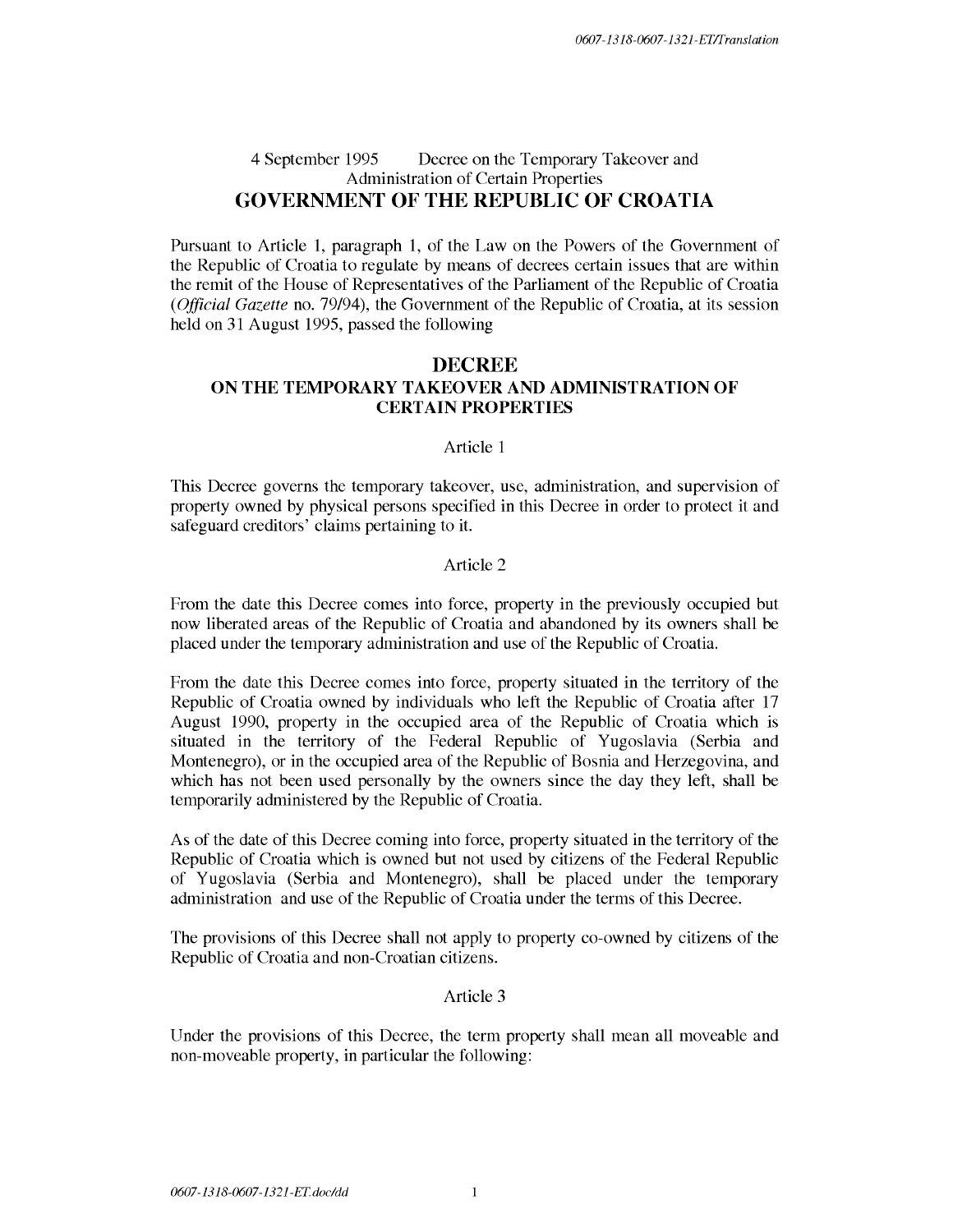- Farms, including residential buildings, outbuildings, land, and other accompanying immoveable and moveable (cattle and other farm animals, vehicles, tools, equipment, furniture, etc.).

- Dwellings with surrounding gardens, apartments (hereinafter referred to as apartment buildings), including furniture and other moveable assets in them,

- Business buildings and business premises, as well as other immoveable property (such as garages, sheds, storage houses, etc.), including furniture and other moveable assets in them,

- Vehicles, /sailing/ vessels, tools, machines, etc.

### Article 4

Possession of the property which under this Decree comes under the temporary administration of the Republic of Croatia, shall be broken up by the municipality or town, or the City of Zagreb (hereinafter referred to as the municipality or the town) in which the property is located.

The municipal or town government shall set up a commission for temporary takeover and use of the property (hereinafter referred to as the Commission), which shall take an inventory of the property and exercise other powers as stipulated by this Decree. The inventory shall be forwarded to the Ministry of Development and Reconstruction to be entered into its property records.

The following shall be appointed to the Commission referred to in Paragraph Two of this Article: one representative each from the Ministry of Development and Reconstruction, Ministry of Reconstruction, Ministry of the Interior, Ministry of Labour and Social Welfare, Ministry of Agriculture and Forestry, Office of the Government of the Republic of Croatia for Expelled Persons and Refugees, the Public Legal Office, the municipal or town government, as well as other representatives if necessary. The chairman of the Commission shall be nominated in the founding act of the Commission.

The municipality and/or town is entitled to establish more than one commission referred to in Paragraph 1 of this Article.

### Article 5

The Commission referred to in Article 4 herein may allocate the property referred to in Article 2 herein to expelled persons, refugees, returnees whose property was destroyed or damaged during the Homeland War, to the disabled of the Homeland War, to the families of dead and missing Croatian defenders of the Homeland War and other citizens involved in activities essential for the security, reconstruction and development of the previously occupied areas, to have and to use the said property.

A complaint may be filed with the Ministry of Justice against the Commission's decision within eight days. The complaint shall not stay the execution of the decision.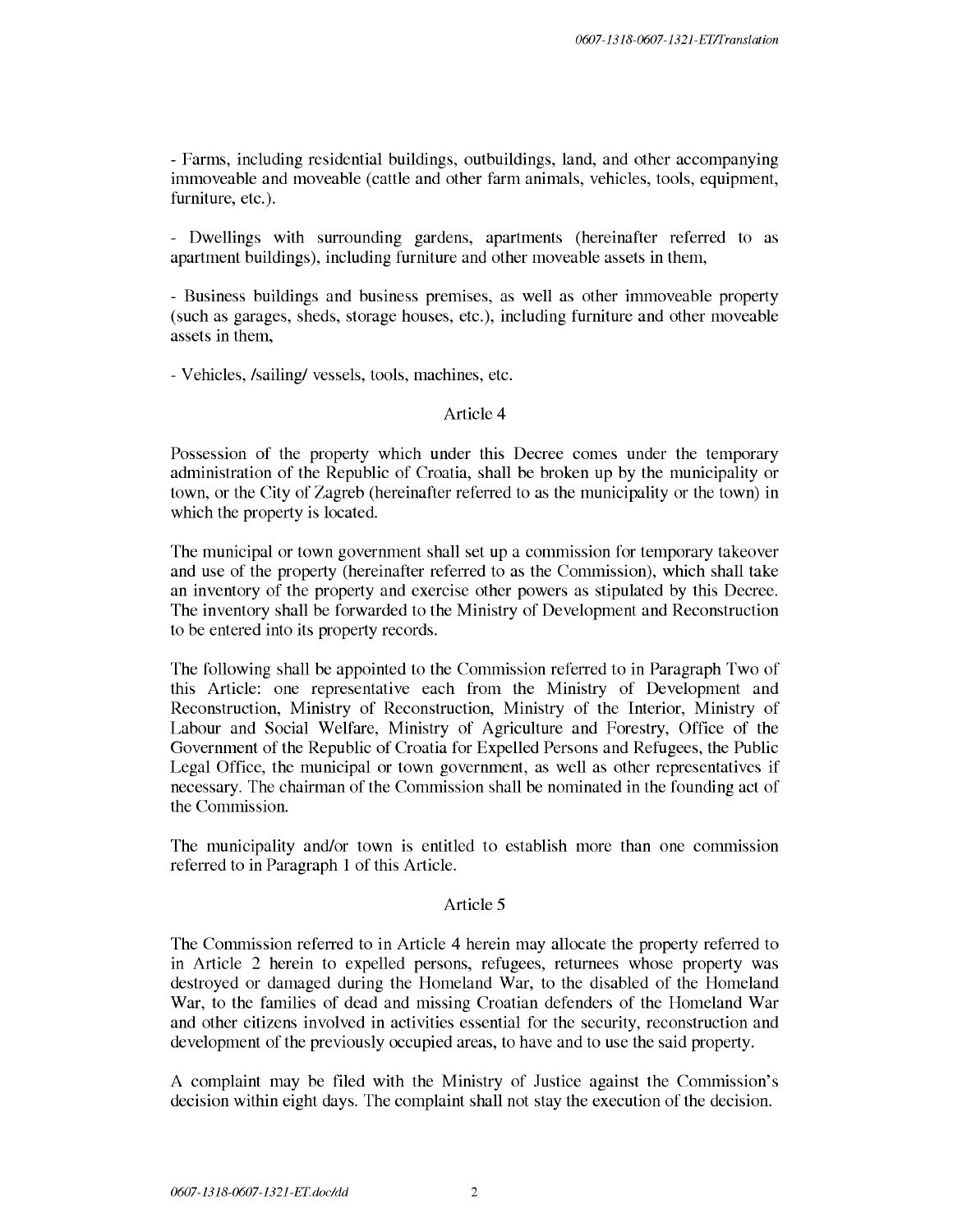When allocating property to have and use, a record shall be made of the condition of the property in question and the entering into the possession thereof.

# Article 6

The work of the Commission referred to in Article 4 herein shall be directed and coordinated by the Ministry of Development and Reconstruction. If necessary, the Minister for Development and Reconstruction may issue guidelines for the implementation of this Decree regarding the property and the persons to whom the property is allocated to have and use.

# Article 7

The persons who, under the provisions of Article 5 herein, have been allocated the property referred to in Article 2 herein to have and use, shall manage the property with the due care of good husbandry. In protecting the property from third parties they shall enjoy all the prerogatives of an owner, and may utilize any income generated by the property for their own needs.

The persons mentioned in Paragraph One of this Article are not allowed to dispose of the real estate which constitutes a part of the property (i.e. sell, exchange, lease, rent, make it available for use by paying or non-paying parties, or encumber it with a mortgage or any other liability). They are not entitled to utilize vehicles or livestock without the approval of the Commission referred to in Article 4 herein.

Any legal transactions carried out in contravention of the provisions of Paragraph Two of this Article shall be considered null and void.

# Article 8

While a property is under the administration of the Republic of Croatia, the owner shall not be allowed to dispose of it by selling, swapping, leasing, renting, making it available for use by paying or non-paying parties, or burdening it with a mortgage or any other liability.

At the proposal of the Minister of Justice, the Government of the Republic of Croatia may exempt certain properties from the ban on their disposal in order to provide the carrying out of legal transactions entitling citizens of Croatia or native Croats to acquire ownership of the property on humanitarian or other justifiable grounds.

Any legal transactions carried out in contravention of the provisions of paragraph one of this Article shall be considered null and void.

#### Article 9

The Commission referred to in Article 4 herein may quash the decision referred to in Article 5 herein if the person or persons allocated the property to have and use: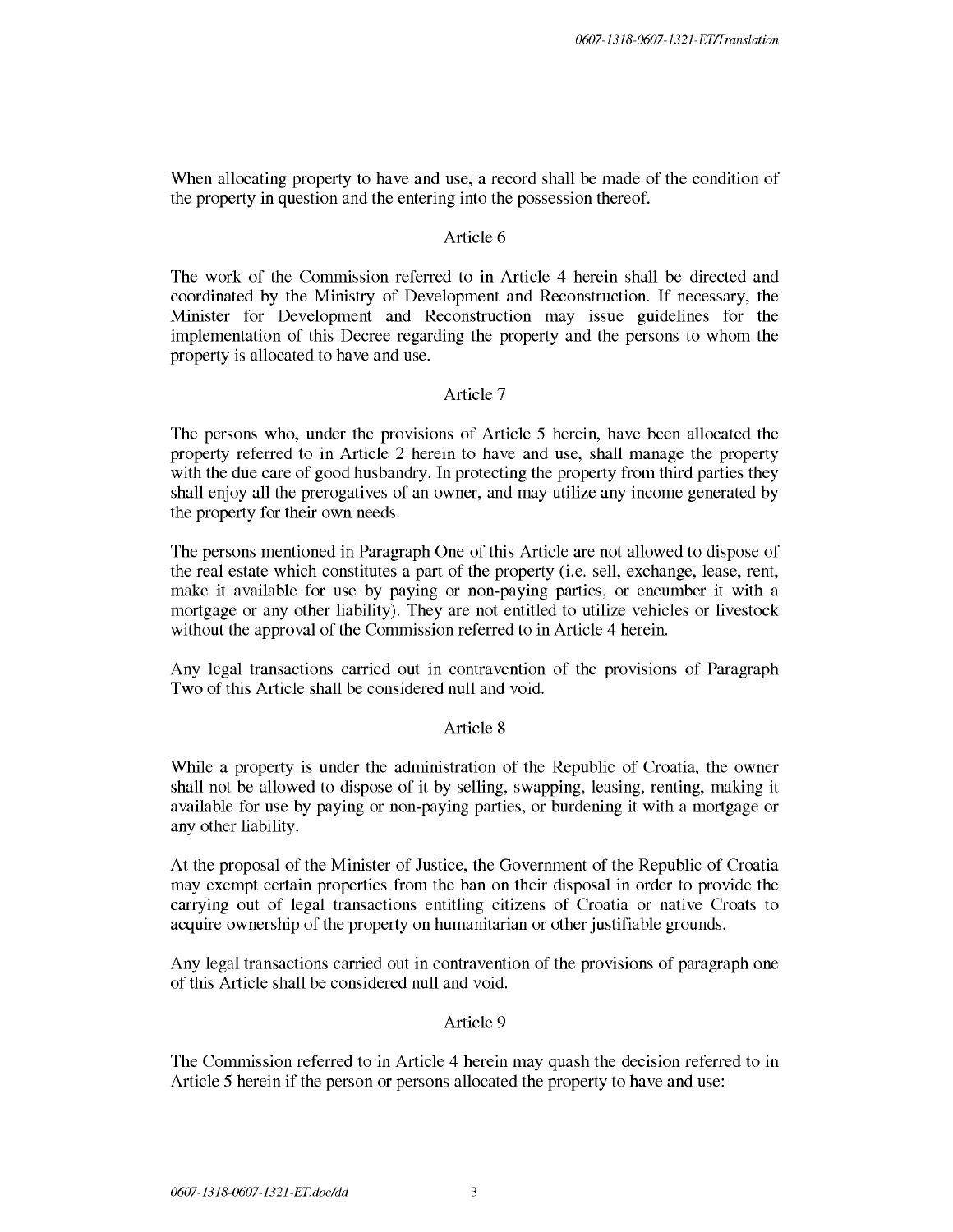- Do not exercise due care of good husbandry in managing the property

- If an opportunity arises for them to return and use their own property, /?or if they/ run the property in contravention of the provisions of this Decree.

Article 10

If the owner of the property referred to in Paragraph One of Article 2 herein returns to the Republic of Croatia within 30 days of this Decree coming into force and seeks restitution, the Commission referred to in Article 4 of this Law /as written/ shall quash the decision referred to in Article 5 herein.

The property owner, the person to whom the property has been allocated to have and to use, or the Public Legal Officer, may lodge an appeal within eight days with the Ministry of Justice against the Commission's decision to quash the decision referred to in Article 5 herein.

The person whose right to have and use the property has been revoked by the final decision referred to in paragraph two of this Article cannot be deprived of it until he or she is guaranteed the possession and use of another suitable property.

# Article 11

Ownership of the property referred to in Article 2 herein cannot be acquired by appropriation (occupation).

### Article 12

The persons having and using the property referred to in Article 2 herein contrary to the provisions of this Decree shall have the property taken away on the basis of a decision taken by the Commission referred to in Article 4 herein.

This decision shall not be contested; however administrative proceedings may be instituted. The administrative decision shall be executed by the body that delivers it.

# Article 13

Unless otherwise provided by this Decree, provisions of the Law on General Administrative Proceedings *(Official Gazette* no. 53/91) shall apply to administrative proceedings instituted under this Decree. Administrative proceedings Pursuant to this Decree shall be conducted summarily.

### Article 14

Ownership of property placed under administration pursuant to the provisions of this Decree that has not been restored to its owner shall be governed by a separate law.

# Article 15